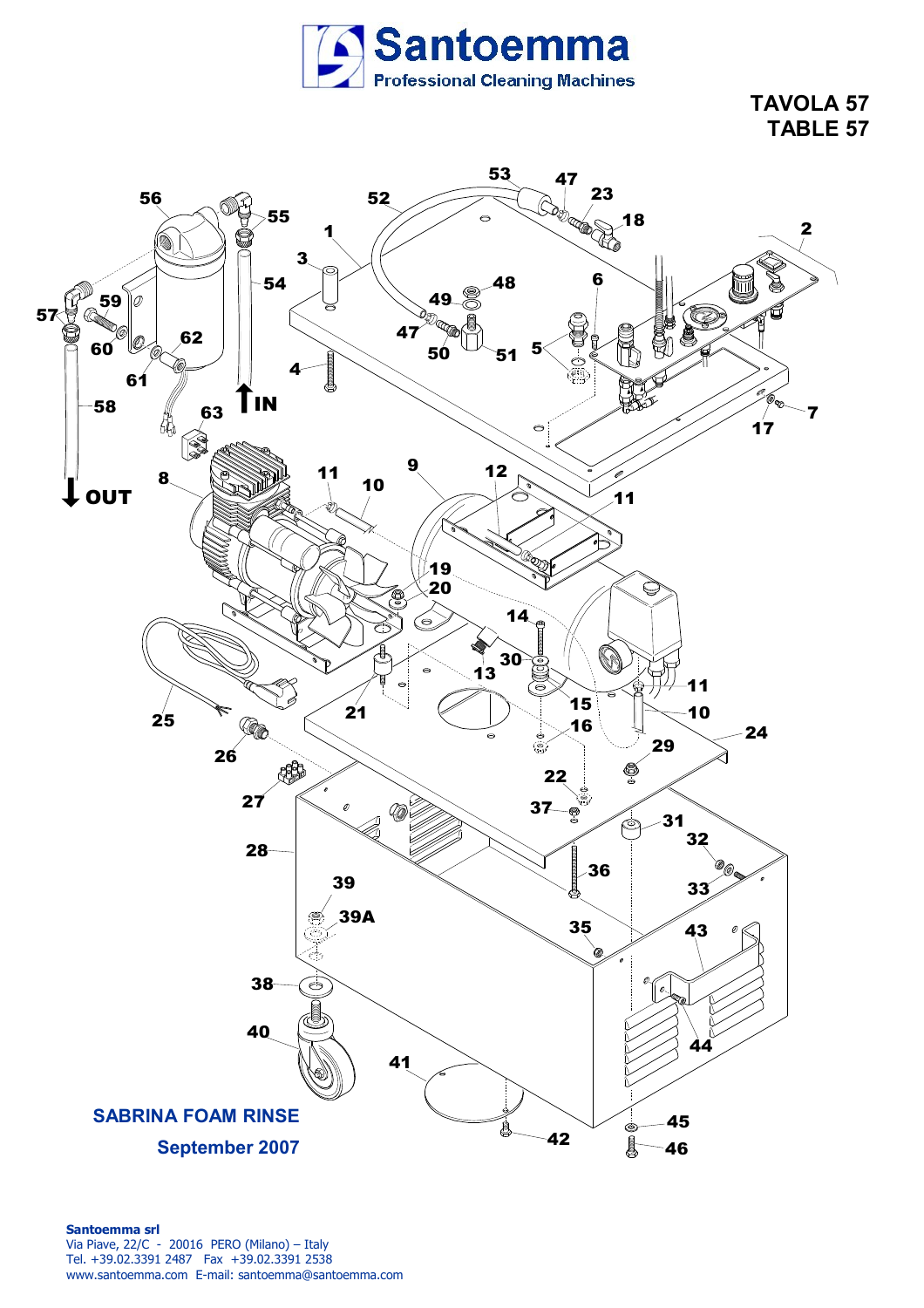

## **September 2007**

## **MACCHINA CON SCHIUMA, RISCIACQUO E ASPIRAZIONE MOD. SABRINA FOAM RINSE TAVOLA 57 1/2 FOAM-RINSE-VACUUM MACHINE MOD. SABRINA FOAM RINSE TABLE 57 1/2**

| rif. | codice           | descrizione                                   | description                                       |
|------|------------------|-----------------------------------------------|---------------------------------------------------|
| 1    | 4902             | COPERCHIO CHIUSURA SUP. SABRINA-FOAM          | UPPER COVER FOR SABRINA FOAM                      |
| 2    | PANN-<br>RINSE-M | PANNELLO REG. SABRINA FOAM RINSE COMPL.       | COMPLETE REGULATION PANLEL FOR SABRINA FOAM RINSE |
| З    | 7471             | DISTANZIALE PER SABRINA FOAM                  | THIMBLE FOR SABRINA FOAM                          |
| 4    | 5671             | VITE TE 8x60                                  | SCREW TE 8x60                                     |
| 6    | 536              | VITE TC+ 4x10 INOX                            | SCREW TC+ 4x10 INOX                               |
| 7    | 5751             | VITE TE 5x12 INOX                             | SCREW TE 5x12 INOX                                |
| 8    | 4905             | COMPRESSORE 220-240V                          | COMPRESSOR 220-240V                               |
|      | 4905-120         | COMPRESSORE 120V                              | COMPRESSOR 120V                                   |
|      |                  | 4905-100 COMPRESSORE 100V                     | COMPRESSOR 100V                                   |
| 9    | 4908             | SERBATOIO ARIA CON PRESSOST + 4908.1 + 4908.2 | COMPLETE TANK WITH PRESSOSTAT + 4908.1 + 4908.2   |
| 10   | 74010            | SPEZZONE TUBO RILSAN SPEC. ROSSO 90cm         | SPECIAL RILSAN PIPE, L=90CM                       |
| 11   | 6091             | <b>FASCETTA SPECIALE PER RILSAN 6/8.5</b>     | SPECIAL TIE FOR 6/8,5 PIPE                        |
| 12   | 7402             | TUBO RILSAN 6/8 SPEZZONE 90cm                 | RILSAN PIPE, L=90CM                               |
| 13   | 4908.1           | <b>TAPPO PER SCARICO CONDENSA FOAM</b>        | CAP FOR CONDENSATE DRAINAGE                       |
| 14   | 5741             | VITE TC BRUGOLA 6x16                          | SCREW TC BRUGOLA 6x16                             |
| 15   | 7363             | GOMMINO SUPPORTO PER SERBATOIO                | RUBBER SUPPORT FOR AIR TANK                       |
| 16   | 562R             | DADO CON RONDELLA DIAM.6                      | NUT WITH WASHER, DIAM.6                           |
| 17   | 5171             | RONDELLA DIAM. 5x15x1.5 INOX                  | WASHER DIAM. 5x15x1.5 STAINLESS STEEL             |
| 18   | 6174             | VALVOLA A SFERA CON LEVA, F.F. 3/8"-3/8"      | DRAIN VALVE F.F. 3/8"-3/8"                        |
| 19   | 562R             | DADO CON RONDELLA DIAM. 6                     | NUT WITH WASHER, DIAM. 6                          |
| 20   | 4905.2           | RONDELLA SPECIALE DIAM. 6                     | SPECIAL WASHER DIAM. 6                            |
| 21   | 4905.3           | ANTIVIBRANTE DIAM.20. H=20. FILETTO 6         | ANTIVIBRATION SUPPORT DIAM.20, H=20, THREAD=6     |
| 22   | 562R             | DADO CON RONDELLA DIAM.6                      | NUT WITH WASHER, DIAM.6                           |
| 23   | 6995             | PORTAGOMMA M.3/8 -17 CILINDRICO               | HOSE NIPPLE M.3/8 - 17                            |
| 24   | 4906             | PIASTRA SUPPORTO COMPRESS. E SERBATOIO        | SUPPORT PLATE FOR COMPRESSOR AND TANK             |
| 25   | 2420             | CAVO 3x1,5x10m                                | CABLE 3x1,5x10M                                   |
| 26   | 295              | PASSACAVO PG11 CON GHIERA 1/2"                | CABLE LOCK WITH NUT 1/2"                          |
| 27   | 2361             | MORSETTO - SEZ. 6 mmg                         | ELECTRIC TERMINAL - 6 sq.mm.                      |
| 28   | 4901             | CONTENITORE COMPRESSORE PER SABRINA FOAM      | COMPRESSOR CONTAINER FOR SABRINA FOAM             |
| 29   | 562R             | DADO CON RONDELLA, DIAM. 6                    | NUT WITH WASHER, DIAM. 6                          |
| 30   | 5630             | RONDELLA DIAM. 6x18                           | WASHER DIAM 6x18                                  |
| 31   | 4905.4           | DISTANZIALE FISSAGGIO PIASTRA                 | THIMBLE FOR PLATE FIXING                          |
| 32   | 523              | DADO ES. DIAM. 4                              | NUT – DIAM. 4                                     |
| 33   | 5210             | RONDELLA ZIGRINATA EST. DIAM. 4               | LOCKING WASHER DIAM. 4                            |
| 35   | 562A             | DADO FRENATO DIAM. 6                          | LOCKING NUT DIAM. 6                               |
| 36   | 582100           | VITE TE 6x100 Zn                              | SCREW TE 6x100                                    |
| 37   | 597              | RONDELLA DIAM. 20x40x3                        | WASHER DIAM. 20x40x3                              |
| 38   | 526 A            | DADO ES. DIAM. 10 AUTOFRENANTE                | LOCKING NUT DIAM. 10MM                            |
| 39   | 528              | RONDELLA DIAM. 10x40x2                        | WASHER DIAM. 10x40x2                              |
| 40   | 115.1            | RUOTA DIAM. 100                               | WHEEL DIAM. 100MM                                 |
| 41   | 4907             | COPERCHIO PER SCARICO CONDENSA                | COVER FOR CONDENSATE DRAINAGE                     |
| 42   | 5751             | VITE TE 5x12 INOX                             | SCREW TE 5x12 INOX                                |
| 43   | 4904             | MANIGLIA                                      | HANDLE                                            |
| 44   | 574              | VITE TC BRUGOLA 6x14                          | SCREW TC BRUGOLA 6x14                             |
| 45   | 5630             | RONDELLA 6x18                                 | WASHER 6x18                                       |
| 46   | 58206            | VITE TE 6x8                                   | SCREW TE 6x8                                      |
| 47   | 6093             | FASCETTA STRICK 22-25 A 2 ORECCHIE            | TIE 22-25                                         |
| 48   | 761              | GHIERA OTTONE DIAM.3/8 FORO 14mm              | BRASS NUT 3/8" - 14mm                             |
| 49   | 1372             | OR DIAM=12,29, CORDA=3,53 NBR70               | OR DIAM=12,29                                     |
| 50   | 6995             | PORTAGOMMA M.3/8 -17 CILINDRICO               | HOSE NIPPLE M.3/8 - 17                            |
| 51   | 702E             | RACCORDO GOMITO 3/8                           | ELBOW CONNECTING PART 3/8                         |

## **MACCHINA CON SCHIUMA, RISCIACQUO E ASPIRAZIONE MOD. SABRINA FOAM RINSE TAVOLA 57 2/2 FOAM-RINSE-VACUUM MACHINE MOD. SABRINA FOAM RINSE TABLE 57 2/2**

| rif. | codice | descrizione                                      | description                |
|------|--------|--------------------------------------------------|----------------------------|
| 52   | 348162 | <b>ITUBO DIAM.16 L=60cm SCARICO ACQUA PULITA</b> | DRAIN HOSE DIAM. 16 L=60CM |
| 53   | 1842   | ITUBO GOMMA Di=22 De=36 H=50mm                   | RUBBER CUFF DIAM, 22x36    |